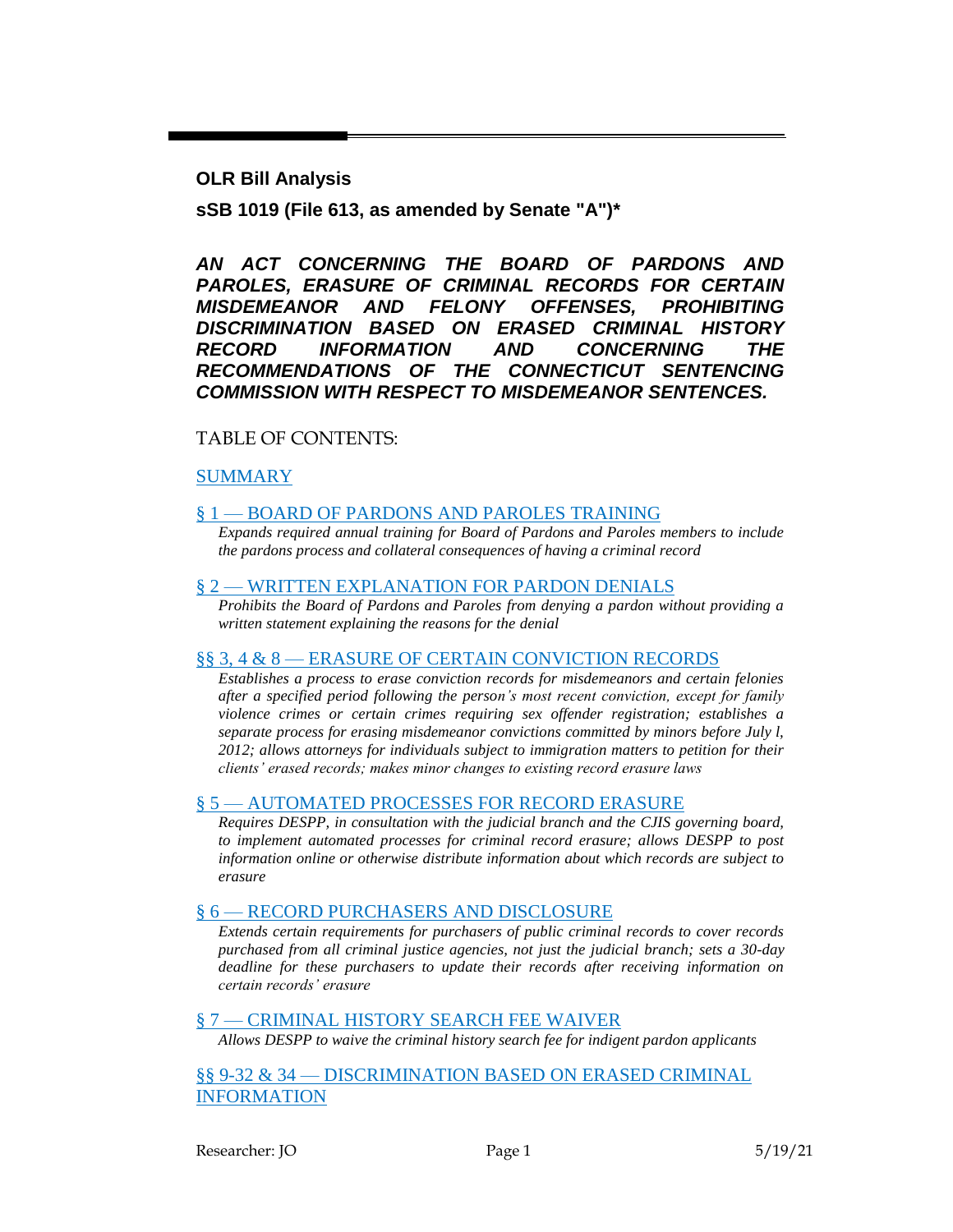*[Prohibits discrimination in various contexts based on someone's erased criminal history](#page-10-0)  [record information; classifies certain types of discrimination on this basis as](#page-10-0)  [discriminatory practices under CHRO's jurisdiction; makes related changes](#page-10-0)*

#### § 33 — [CRIMINAL JUSTICE AGENCIES](#page-17-0)

*[Adds DESPP and the Division of Criminal Justice to the list of "criminal justice](#page-17-1)  [agencies" for the purpose of determining access to criminal records](#page-17-1)*

#### § 35 — [MISDEMEANOR SENTENCES](#page-18-0)

*[Reduces the maximum sentence for misdemeanors by one day, from one year to 364 days,](#page-18-1)  [and makes related changes](#page-18-1)*

#### **[BACKGROUND](#page-18-2)**

#### <span id="page-1-0"></span>**SUMMARY**

This bill establishes a process to erase records of certain criminal convictions after a specified period following the person's most recent conviction. These provisions do not apply to (1) class A, B, or C felonies (or certain unclassified felonies), (2) family violence crimes, or (3) certain crimes requiring sex offender registration.

Generally, (1) eligible misdemeanors are subject to erasure seven years after the person's most recent conviction and (2) eligible felonies are subject to erasure 10 years after the most recent conviction. For eligible convictions, erasure is automatic for offenses occurring on or after January 1, 2000; for earlier offenses, erasure occurs when the person files a petition for erasure. The bill establishes a separate process for erasing certain misdemeanor convictions committed by minors before July l, 2012.

The bill makes other related changes, such as setting a deadline for purchasers of public criminal records to purge erased records from their files after receiving information about that erasure.

It allows a person's attorney to petition the court for the person's erased records if (1) the person is the subject of an immigration matter and (2) federal law may require disclosure of criminal history information. The court must direct that the records be made available to the attorney, to the extent the information has been retained.

The bill prohibits discrimination in various contexts based on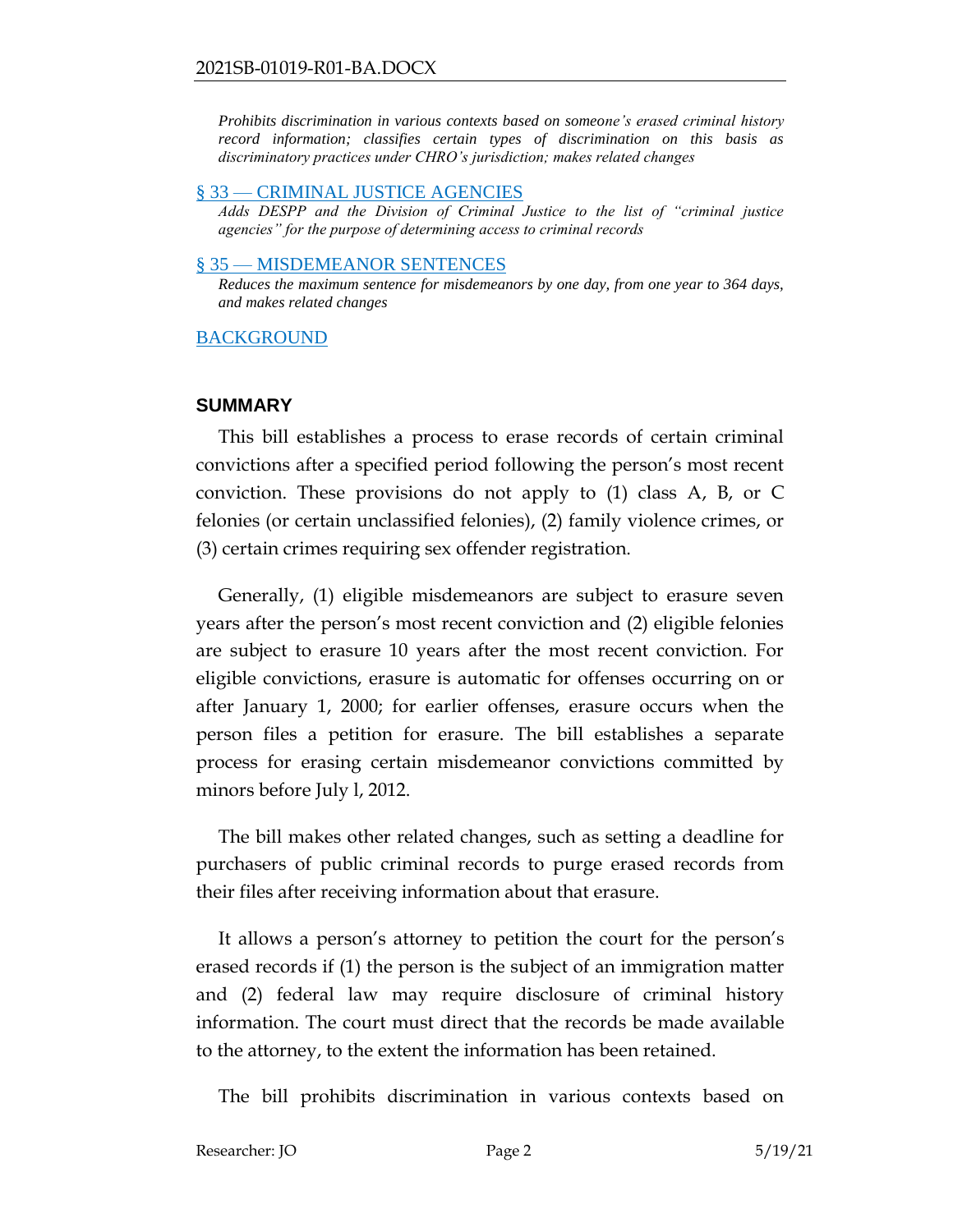someone's erased criminal history record information, including in housing, employment, public accommodations, credit, and state agency services. It classifies certain types of discrimination on this basis as discriminatory practices under the jurisdiction of the Commission on Human Rights and Opportunities (CHRO).

The bill requires members of the Board of Pardons and Paroles to (1) receive annual training on the pardons process and (2) provide a written explanation when denying a pardon. It allows the Department of Emergency Services and Public Protection (DESPP) to waive certain record search fees for indigent pardon applicants.

Finally, the bill reduces the maximum sentence for misdemeanors by one day, from one year to 364 days, and makes related changes.

The bill also makes various minor, technical, and conforming changes.

\*Senate Amendment  $A''$  (1) removes class C felonies and additional unclassified felonies from the bill's record erasure provisions, (2) adds the provisions allowing attorneys to petition the court for their clients' erased records for immigration purposes, and (3) makes conforming changes.

EFFECTIVE DATE: Various; see below.

# <span id="page-2-0"></span>**§ 1 — BOARD OF PARDONS AND PAROLES TRAINING**

<span id="page-2-1"></span>*Expands required annual training for Board of Pardons and Paroles members to include the pardons process and collateral consequences of having a criminal record* 

The bill requires members of the Board of Pardons and Paroles to take annual training on the pardons process, including information on the collateral consequences of having a criminal record (such as when applying for housing or employment).

Under existing law, board members must take annual training in the criminal justice and parole systems, including factors in granting parole, victims' rights and services, reentry strategies, risk assessment, case management, and mental health issues.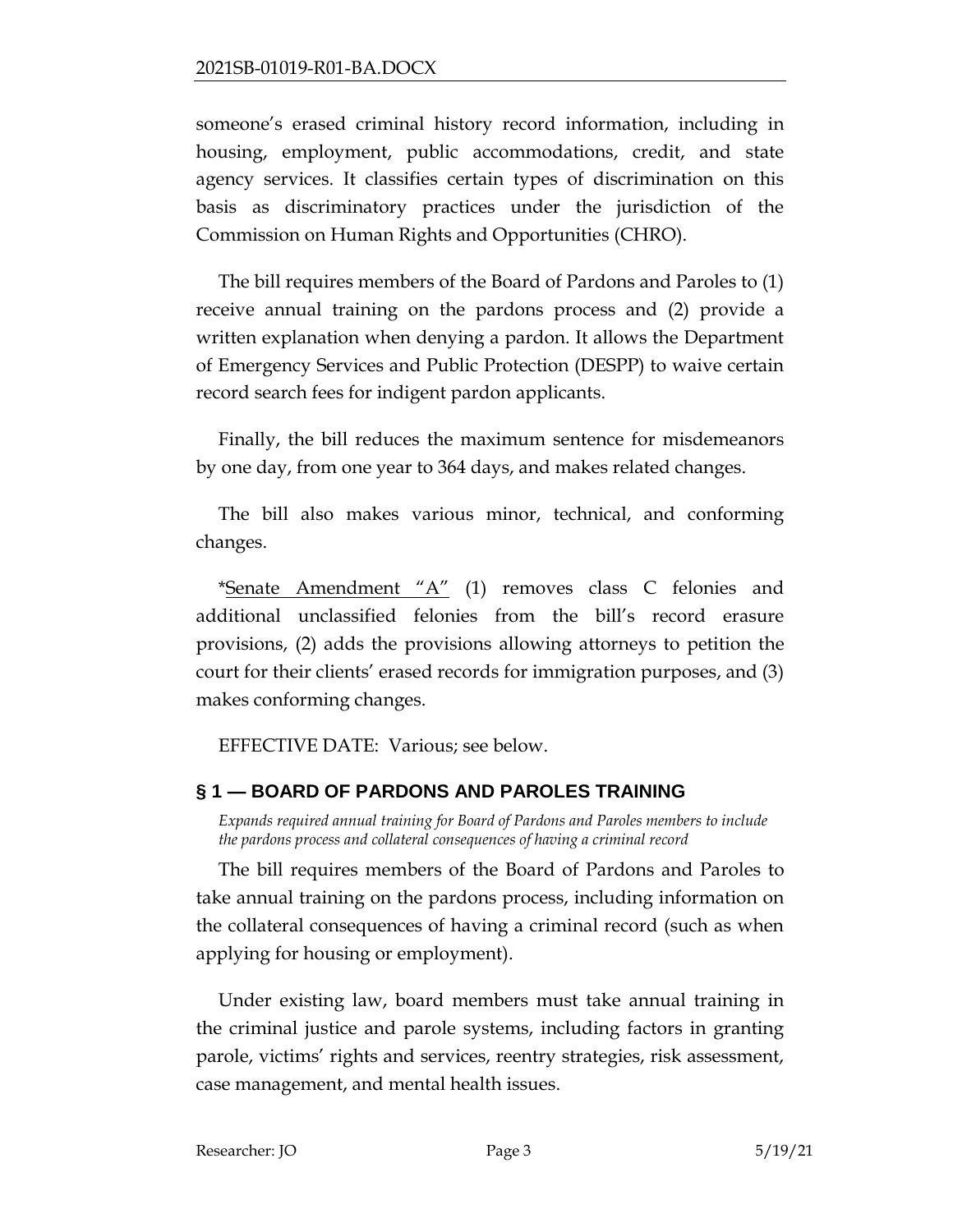### EFFECTIVE DATE: July 1, 2021

### <span id="page-3-0"></span>**§ 2 — WRITTEN EXPLANATION FOR PARDON DENIALS**

<span id="page-3-1"></span>*Prohibits the Board of Pardons and Paroles from denying a pardon without providing a written statement explaining the reasons for the denial*

The bill prohibits the Board of Pardons and Paroles from denying a pardon application unless the board provides the applicant a written statement (1) listing the factors considered to determine whether an applicant qualifies for a pardon and (2) explaining which factors the applicant did not satisfy.

Under existing law, the board's regulations must require board members in pardons hearings to issue written statements of the reasons for rejecting a pardon application (CGS § 54-124a(j); see Conn. Agencies Regs. § 54-124a(j)(3)-1).

#### EFFECTIVE DATE: January 1, 2023

#### <span id="page-3-2"></span>**§§ 3, 4 & 8 — ERASURE OF CERTAIN CONVICTION RECORDS**

<span id="page-3-3"></span>*Establishes a process to erase conviction records for misdemeanors and certain felonies after a specified period following the person's most recent conviction, except for family violence crimes or certain crimes requiring sex offender registration; establishes a separate process for erasing misdemeanor convictions committed by minors before July l, 2012; allows attorneys for individuals subject to immigration matters to petition for their clients' erased records; makes minor changes to existing record erasure laws*

The bill establishes a process to erase records of most misdemeanor convictions and certain felony convictions after a specified period following the person's most recent conviction. The erasure applies to (1) related police, court, and prosecutor records (including any prosecuting grand jury) and (2) records held by the Board of Pardons and Paroles regarding court obligations arising from the conviction.

These erasure provisions generally apply to (1) classified or unclassified misdemeanors; (2) class D or E felonies; or (3) unclassified felonies with up to five-year prison terms. The bill excludes (1) family violence crimes or (2) nonviolent or violent sexual offenses requiring sex offender registration (see BACKGROUND).

Under the bill, these convictions are eligible for erasure after the following periods have passed since the person's most recent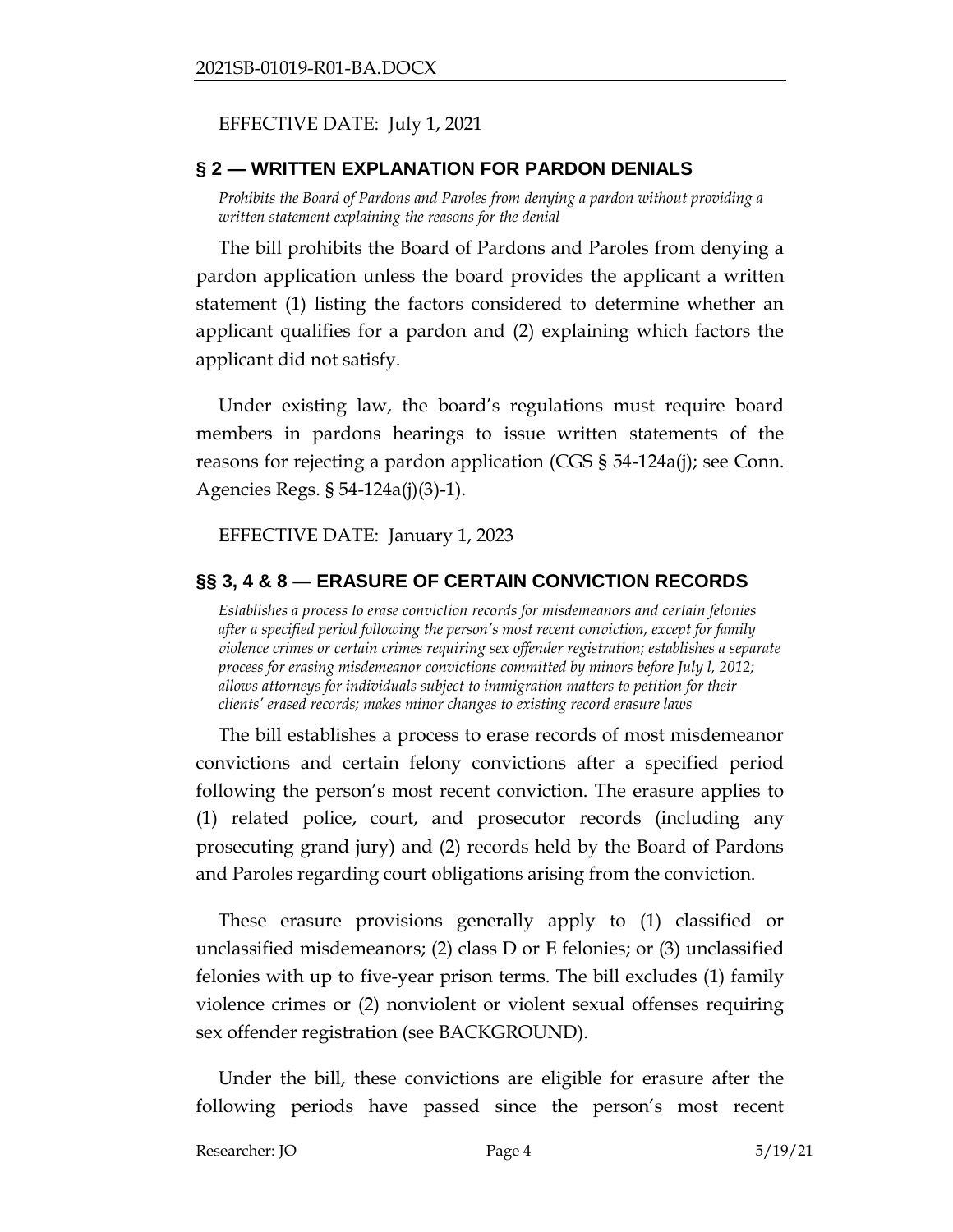conviction for any crime:

- 1. seven years, for misdemeanors; and
- 2. 10 years, for (a) class D or E felonies or (b) unclassified felonies with prison terms of five years or less.

In each case, the periods are calculated from the date the court entered the person's most recent conviction for any crime (with an exception for certain drug possession crimes — see below).

Under the bill, the records are erased automatically for offenses that occurred on or after January 1, 2000. For offenses before then, the records are erased when the person files a petition on a form prescribed by the Office of the Chief Court Administrator.

The bill specifies that these provisions do not (1) limit any other procedure for erasure of criminal history record information or (2) prohibit someone from participating in any such procedure, even if that person's records have been erased under the bill's procedure.

As explained below, the bill establishes a separate process for erasing misdemeanor convictions committed by minors before July l, 2012.

The bill also makes conforming changes.

EFFECTIVE DATE: January 1, 2023

# *DMV Records*

The bill specifies that it does not require the Department of Motor Vehicles (DMV) to erase criminal history record information from operators' driving records. It requires DMV, when applicable, to make this information available through the Commercial Driver's License Information System.

# *Certain Drug Possession Convictions*

Under the bill, if a person was convicted for certain illegal drug possession offenses before October 1, 2015, that conviction is not

Researcher: JO Page 5 5/19/21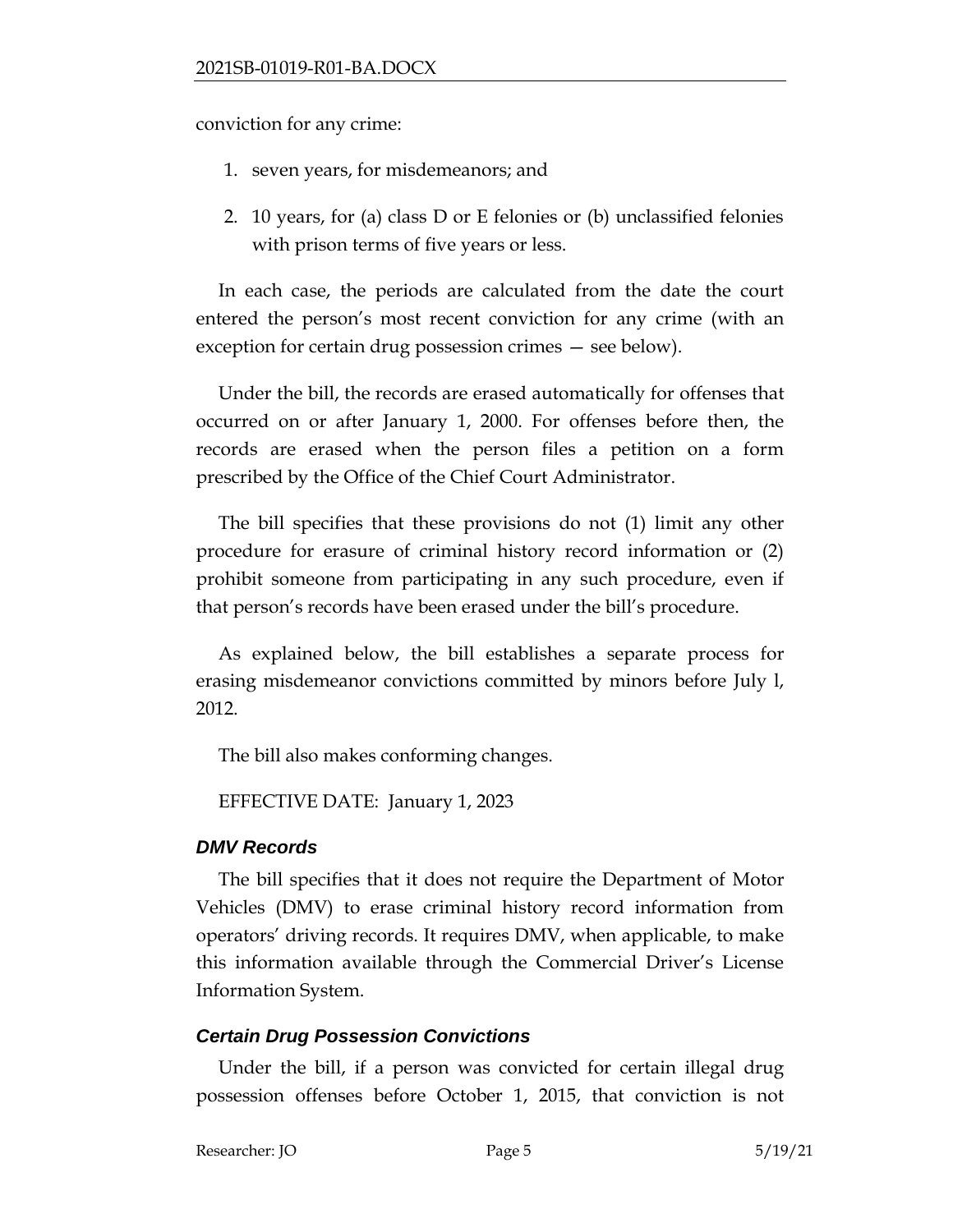considered as a most recent offense when evaluating whether enough time has passed for a person's conviction to qualify for erasure. Generally, this applies to convictions for possessing (1) less than four ounces of cannabis or (2) any amount of non-narcotic or nonhallucinogenic drugs.

(Effective October 1, 2015, PA 15-2, June Special Session (§ 1) replaced the prior penalty for drug possession crimes, which punished most types of illegal drug possession as felonies. It created a new structure that generally punishes possession of half an ounce or more of cannabis or any amount of another illegal drug as a class A misdemeanor.)

### *Certain Misdemeanor Convictions for Minors (§ 3(f))*

Under existing law, 17 is the maximum age of juvenile court jurisdiction. Specifically, 16-year-olds were transferred to juvenile jurisdiction starting July 1, 2010, and 17-year-olds were transferred starting July 1, 2012.

The bill establishes a separate process for erasure of misdemeanor convictions for crimes committed before July 1, 2012, by individuals under age 18 at the time of the offense. These provisions apply to related police, court, and prosecutor records. But they do not apply if the person was convicted for multiple charges in the case and at least one is not eligible for erasure. This is an exception to the general rule for record erasure in multi-count cases (see below).

For these offenses committed from January 1, 2000, through June 30, 2012, if the records are electronic (other than scanned copies of physical documents), they must be erased; otherwise, they are deemed erased by operation of law. The bill excludes from these procedures (1) motor vehicle offenses; (2) violations under Title 14 (motor vehicle and driving laws); and (3) offenses for failing to pay the fine and related fees, plead not guilty, or appear in court for an infraction or a violation that is subject to infraction procedures.

For misdemeanor offenses committed before January 1, 2000, by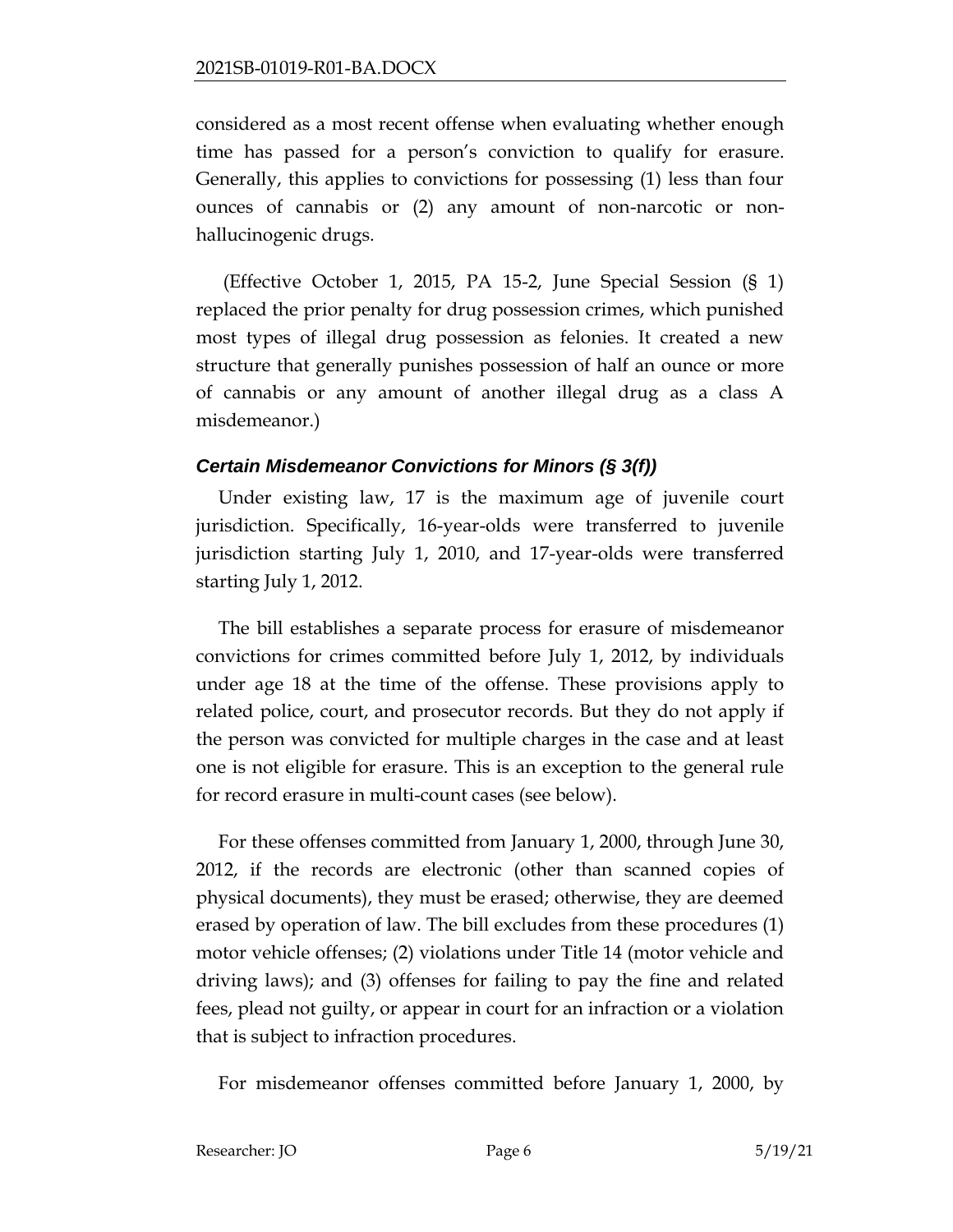someone under age 18, the person may request the erasure by filing a petition with the Superior Court where the conviction occurred. The court must then direct the records to be erased.

# *General Provisions (§ 3(g)-(i), (k)-(l))*

Under the bill, various existing provisions on criminal record erasure in some circumstances (e.g., following a dismissal, not guilty finding, or pardon) also apply to the bill's new erasure provisions, as applicable.

For example:

- 1. no fees may be charged for any record erasure petition;
- 2. anyone whose records are erased under these provisions is deemed to have never been arrested for those charges under law and may swear to that under oath;
- 3. if the case contained multiple charges and only some are entitled to erasure, electronic records released to the public must be erased to the extent they reference charges entitled to erasure; and
- 4. these record erasure laws do not apply to court records and transcripts prepared by official court reporters, assistant court reporters, and monitors.

Generally, the court clerk or law enforcement agencies with information in these erased records must not disclose information pertaining to the erased charges. But the person whose charges were erased can obtain this information, by submitting satisfactory proof of his or her identity under guidelines prescribed by the Office of the Chief Court Administrator. The clerk must provide adequate measures to safeguard against unauthorized access to, or dissemination of, erased records.

The court clerk must forward a notice of the erasure to applicable law enforcement agencies directing that their records about the case be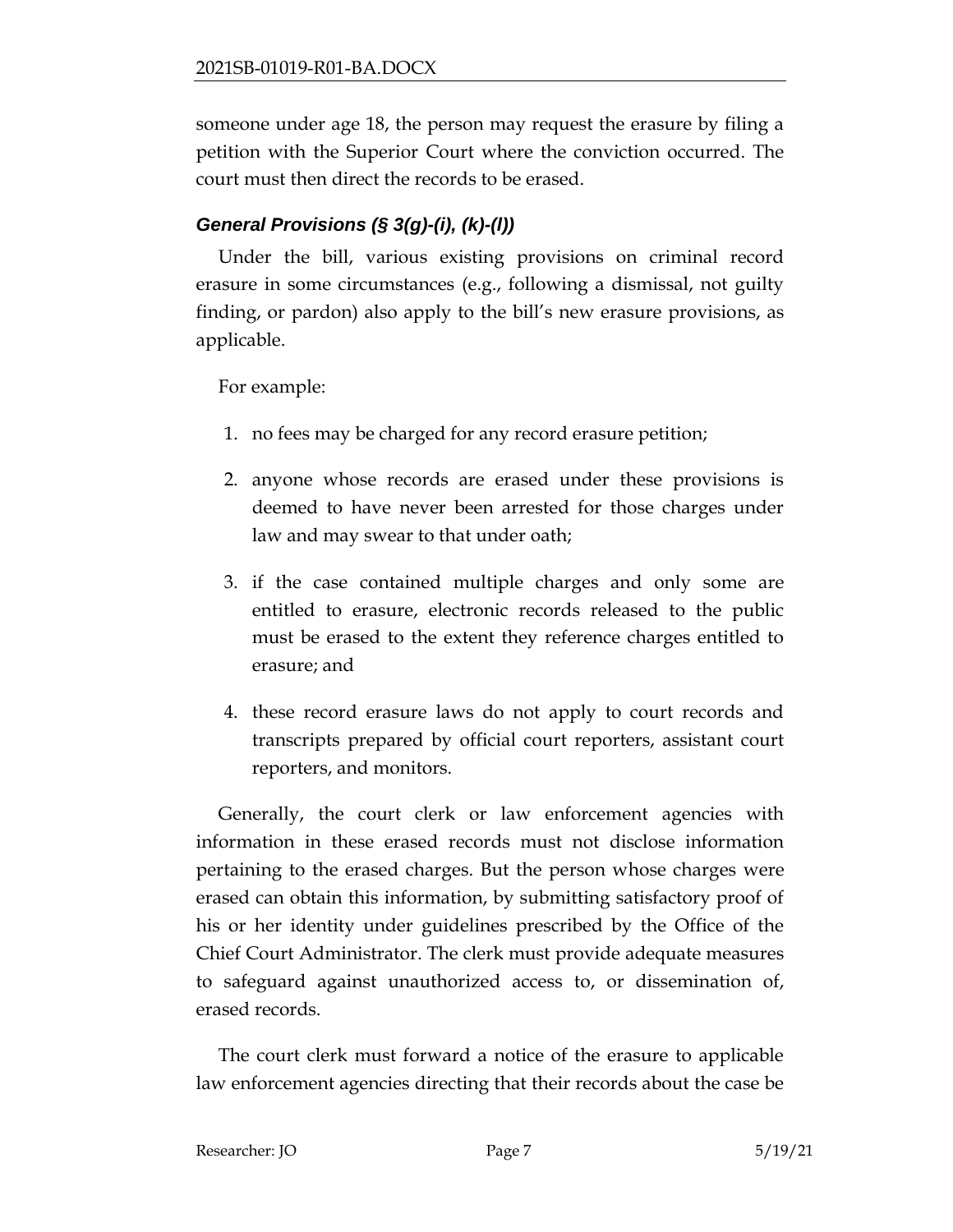erased. Under the bill, the clerk must also forward similar notice to the appropriate prosecutors for misdemeanors committed by minors between January 1, 2000, and June 30, 2012.

The court must disclose erased criminal records (unless they have been destroyed) in limited circumstances, such as to the prosecutor and defense counsel when the records are connected to a perjury charge that the prosecutor alleges to have arisen from testimony at trial.

### *Petition for Return of Records for Immigration Matters (§ j)*

The bill allows a person's attorney to petition the Superior Court for the client's erased records if the client is the subject of an immigration matter and federal law may require disclosure of criminal history information. This applies to Connecticut convictions that were erased under existing law or the bill's new procedures.

The attorney must file the petition with the Superior Court (1) where the conviction occurred, (2) that has custody of the conviction records, or (3) where venue would currently exist if the conviction took place in certain courts that are now obsolete.

The court must direct that the police, court, and prosecutor records be made available to the attorney, to the extent the information has been retained.

# *Erasure of Records Following Decriminalization (§ 4)*

Under existing law, upon the petition of someone convicted for an act that was subsequently decriminalized, the court must order the physical destruction of all related police, court, and prosecution records. The bill specifies that the court must order this immediately upon receiving the petition.

# *Court Location for Certain Existing Erasure Laws (§§ 3 & 4)*

The bill also specifies that, for various record erasure provisions under existing law, the petitioner must file the request with the Superior Court where venue would currently exist if the conviction took place in certain courts that are now obsolete. Current law instead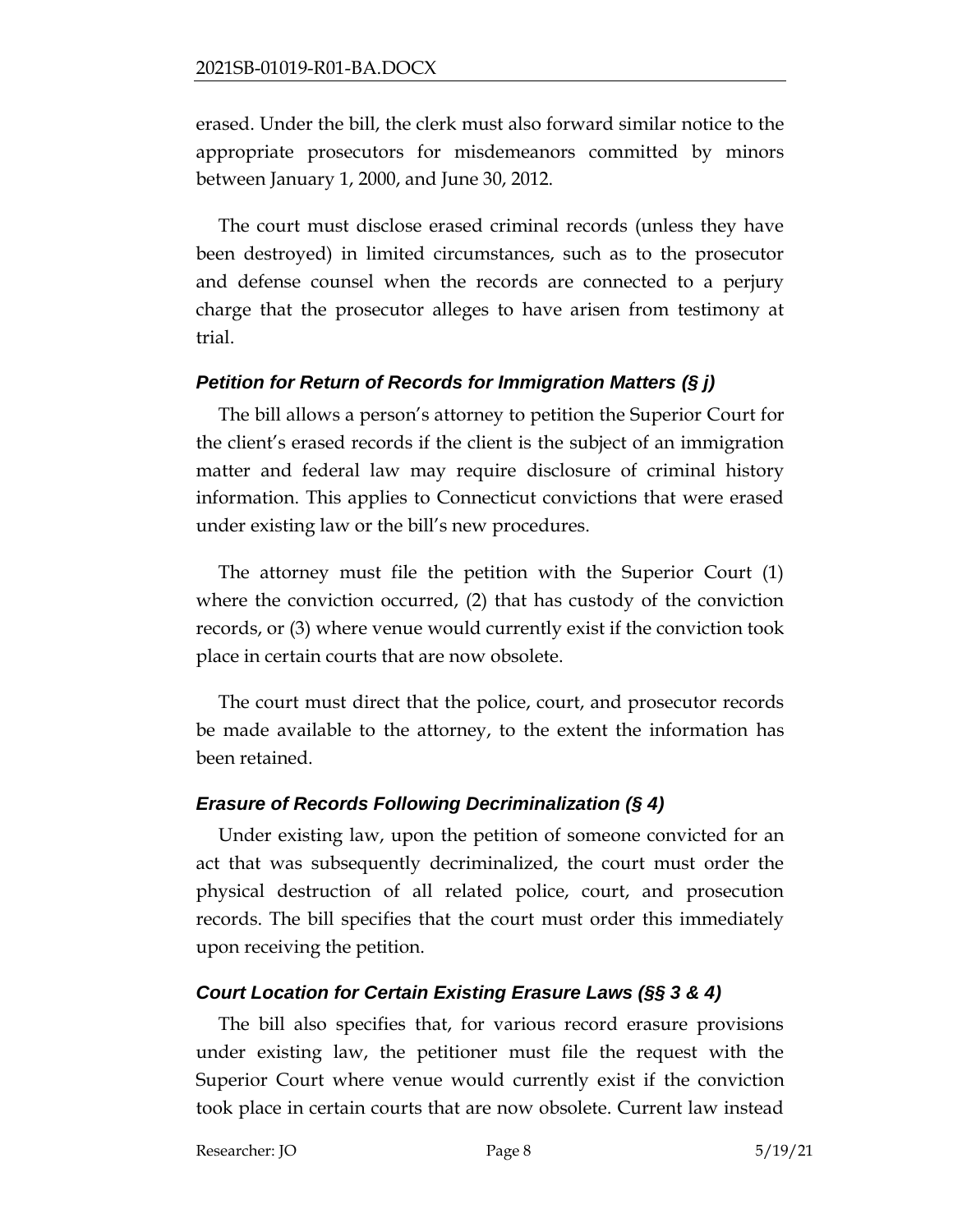requires these petitions to be filed with the judicial branch records center.

These provisions apply to petitions for erasure of (1) convictions for decriminalized offenses and (2) records for certain older cases that are subject to erasure under existing law (e.g., dismissals or pardons).

The bill also makes related minor changes.

### <span id="page-8-0"></span>**§ 5 — AUTOMATED PROCESSES FOR RECORD ERASURE**

<span id="page-8-1"></span>*Requires DESPP, in consultation with the judicial branch and the CJIS governing board, to implement automated processes for criminal record erasure; allows DESPP to post information online or otherwise distribute information about which records are subject to erasure*

The bill requires DESPP, in consultation with the judicial branch and the Criminal Justice Information System Governing Board, to develop and implement automated processes for criminal record erasure. This includes (1) the bill's provisions for erasure of certain convictions after a specified period as described above and (2) certain erasure provisions under existing law (e.g., following a dismissal or pardon).

It allows DESPP, within available appropriations, to post information on its website or otherwise disseminate information on which records are subject to erasure.

It also specifies that these provisions do not require the destruction of paper records.

EFFECTIVE DATE: January 1, 2023

# <span id="page-8-2"></span>**§ 6 — RECORD PURCHASERS AND DISCLOSURE**

<span id="page-8-3"></span>*Extends certain requirements for purchasers of public criminal records to cover records purchased from all criminal justice agencies, not just the judicial branch; sets a 30-day deadline for these purchasers to update their records after receiving information on certain records' erasure* 

Current law establishes certain requirements that people who purchase public criminal records from the judicial branch must meet before disclosing these records. The bill expands these provisions to also cover records purchased from other criminal justice agencies (e.g.,

Researcher: JO Page 9 5/19/21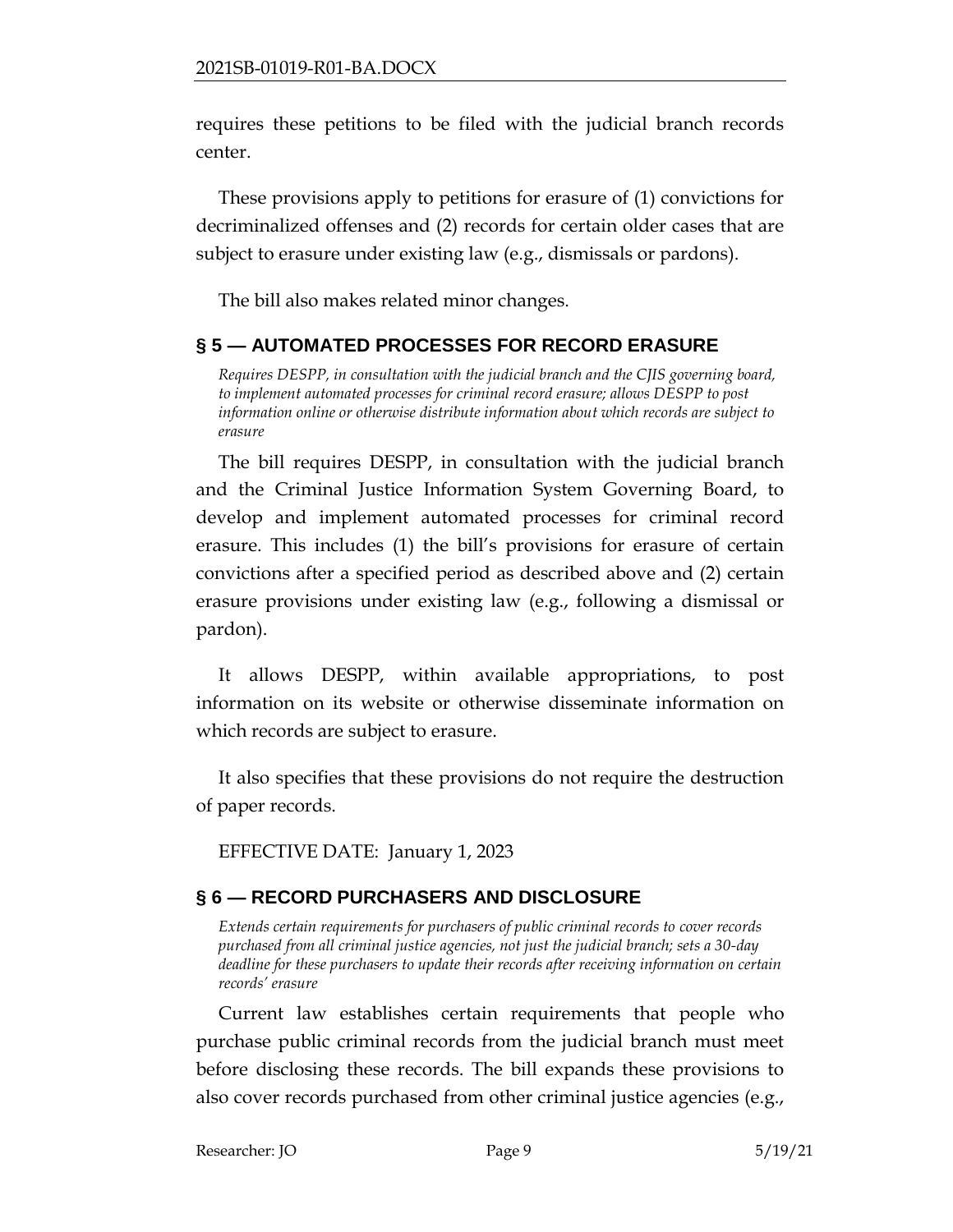the State Police, Department of Motor Vehicles, or Department of Correction). It also specifies that these requirements apply to background screening providers and similar data-based services or companies, in addition to consumer reporting agencies as under current law.

Under existing law, the judicial branch must make information (such as docket numbers) on erased records available to these purchasers, to allow them to identify and permanently delete these records. Currently, before disclosing the records, the person must purchase from the judicial branch any updated public criminal records or information available to comply with the law, either on a monthly basis or on another schedule the judicial branch establishes. As noted above, the bill extends these provisions to other criminal justice agencies.

Current law also requires these purchasers to update their records before disclosing them to permanently delete any erased records. The bill requires them to do this within 30 days after receiving information on erased records.

As under existing law, the purchaser may not further disclose erased records.

EFFECTIVE DATE: January 1, 2023

# <span id="page-9-0"></span>**§ 7 — CRIMINAL HISTORY SEARCH FEE WAIVER**

<span id="page-9-1"></span>*Allows DESPP to waive the criminal history search fee for indigent pardon applicants* 

The bill allows DESPP to waive the \$75 fee for a criminal history information record search for pardon applicants requesting the search in connection with their application. It requires applicants seeking a waiver to complete a DESPP-prescribed form indicating their indigency.

EFFECTIVE DATE: July 1, 2021

# <span id="page-9-2"></span>**§§ 9-32 & 34 — DISCRIMINATION BASED ON ERASED CRIMINAL INFORMATION**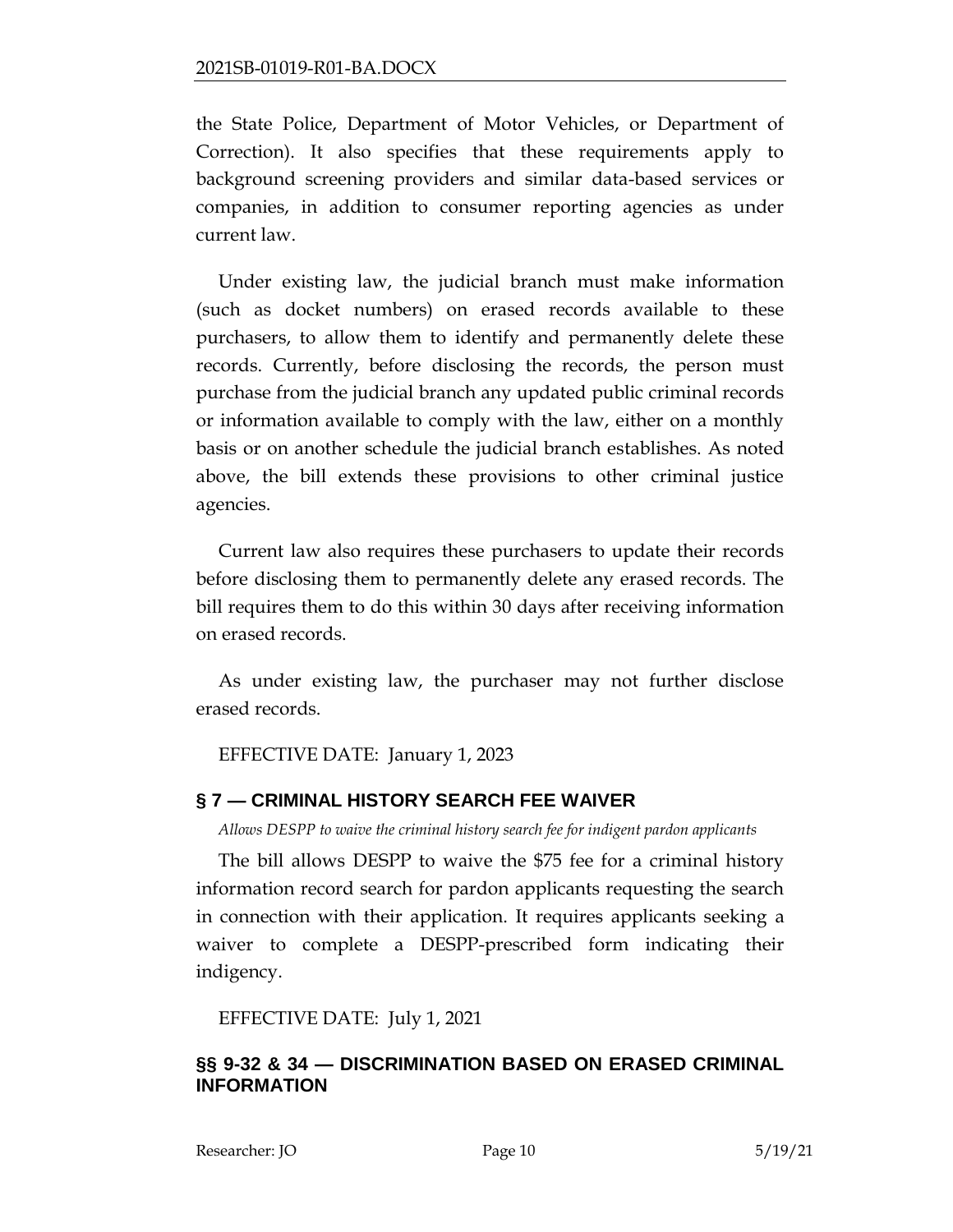<span id="page-10-0"></span>*Prohibits discrimination in various contexts based on someone's erased criminal history record information; classifies certain types of discrimination on this basis as discriminatory practices under CHRO's jurisdiction; makes related changes* 

The bill prohibits various forms of discrimination based on someone's erased criminal history record information, such as in employment, public accommodations, the sale or rental of housing, the granting of credit, and several other areas.

In several cases, it classifies discrimination based on these erased records as a "discriminatory practice" under the CHRO laws. By doing so, the bill allows individuals aggrieved by these violations, or CHRO itself, to file a complaint with CHRO alleging discrimination.

Additionally, it classifies as discriminatory employment practices certain employer actions already prohibited by law and allows aggrieved individuals to file a CHRO complaint or lawsuit (see § 15 below).

EFFECTIVE DATE: January 1, 2023, except for certain provisions on (1) discriminatory practices within CHRO jurisdiction (§§ 11, 12, 16, 17, 23, 24 & 26) and (2) state agency discrimination (§§ 18-22), which are effective October 1, 2021.

# *Erased Records Defined (§ 10)*

The bill defines "criminal history record information" as court records and information obtained from the judicial branch or any criminal justice agency relating to (1) arrests, releases, detentions, indictments, information, or other formal criminal charges; (2) any events and outcomes arising from them, including pleas, trials, sentences, appeals, incarcerations, correctional supervision, paroles and releases, or outstanding judgments; and (3) any other conviction information.

"Erased criminal history record information" is (1) the above information that has been erased under the bill or existing law, (2) information related to people granted youthful offender status, or (3) continuances of criminal cases that are more than 13 months old.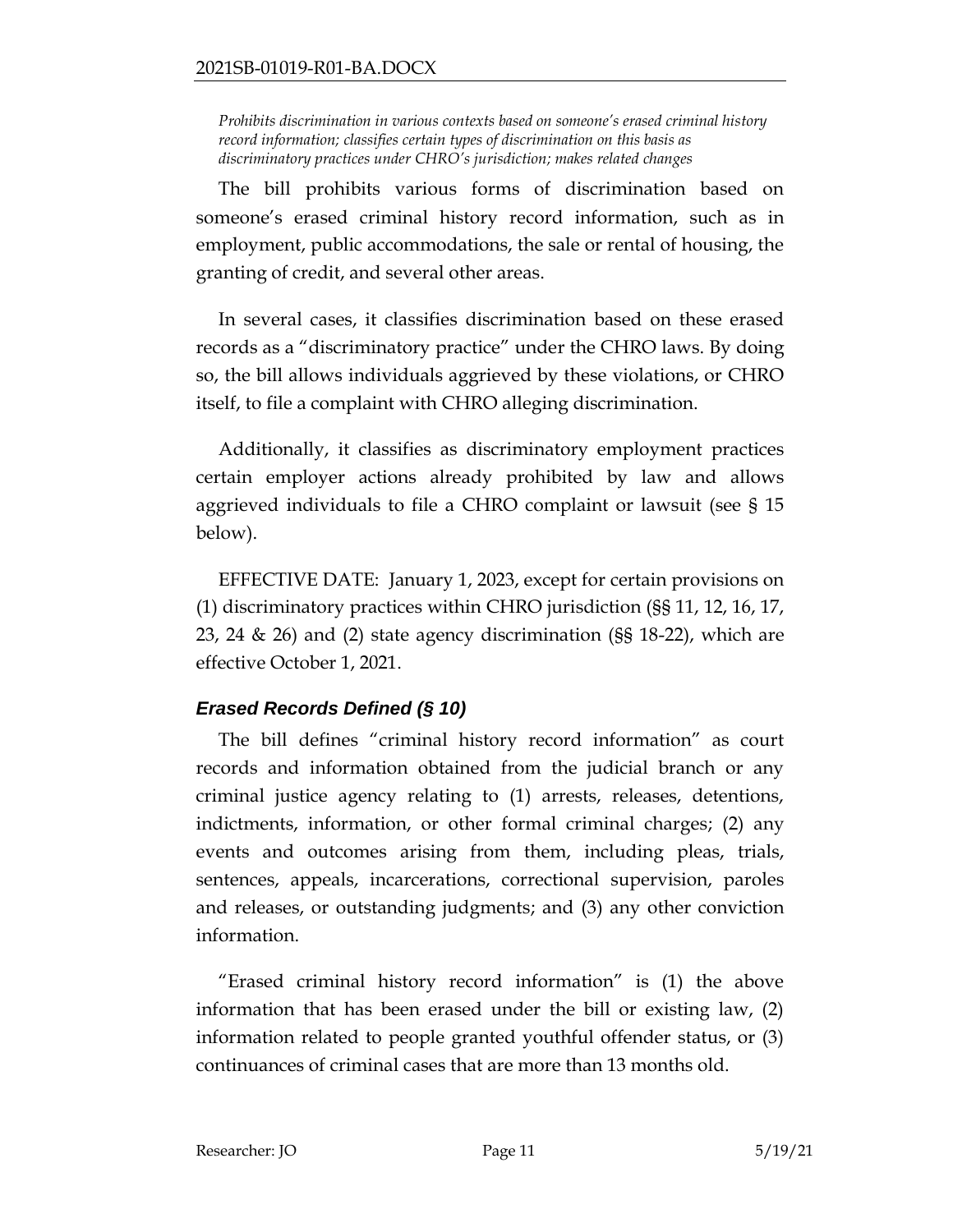# *Discriminatory Practices Under CHRO Statutes*

Under the bill, the following types of discrimination are classified as discriminatory practices subject to CHRO jurisdiction. These provisions apply starting January 1, 2023.

**Deprivation of Rights (§ 11).** The bill prohibits depriving someone of rights, privileges, or immunities secured or protected by state or federal laws or constitutions, or causing this to occur, based on a person's erased criminal history record information.

*Housing (§ 12).* The bill generally prohibits the following kinds of housing discrimination based on the erased criminal history record of (1) a buyer or renter (or potential one as applicable); (2) anyone associated with them; or (3) someone residing in, or intending to reside in, the dwelling after it is sold, rented, or made available. Specifically, this applies to:

- 1. refusing to sell or rent after a person makes a bona fide offer, or refusing to negotiate for the sale or rental of a dwelling, or otherwise denying or making a dwelling unavailable;
- 2. discriminating in the terms, conditions, or privileges of a dwelling's sale or rental, or in the provision of services or facilities in connection with the sale or rental;
- 3. making, printing, or publishing a notice, statement, or advertisement (or causing any of these to be done) about a dwelling's sale or rental that indicates a preference, limitation, or discrimination, or an intention to make such a preference, limitation, or discrimination;
- 4. falsely representing to someone that a dwelling is not available for inspection, sale, or rental, a practice commonly known as "steering"; or
- 5. any person or entity engaging in residential real estate transactions discriminating in making a transaction available or in the transactions' terms or conditions.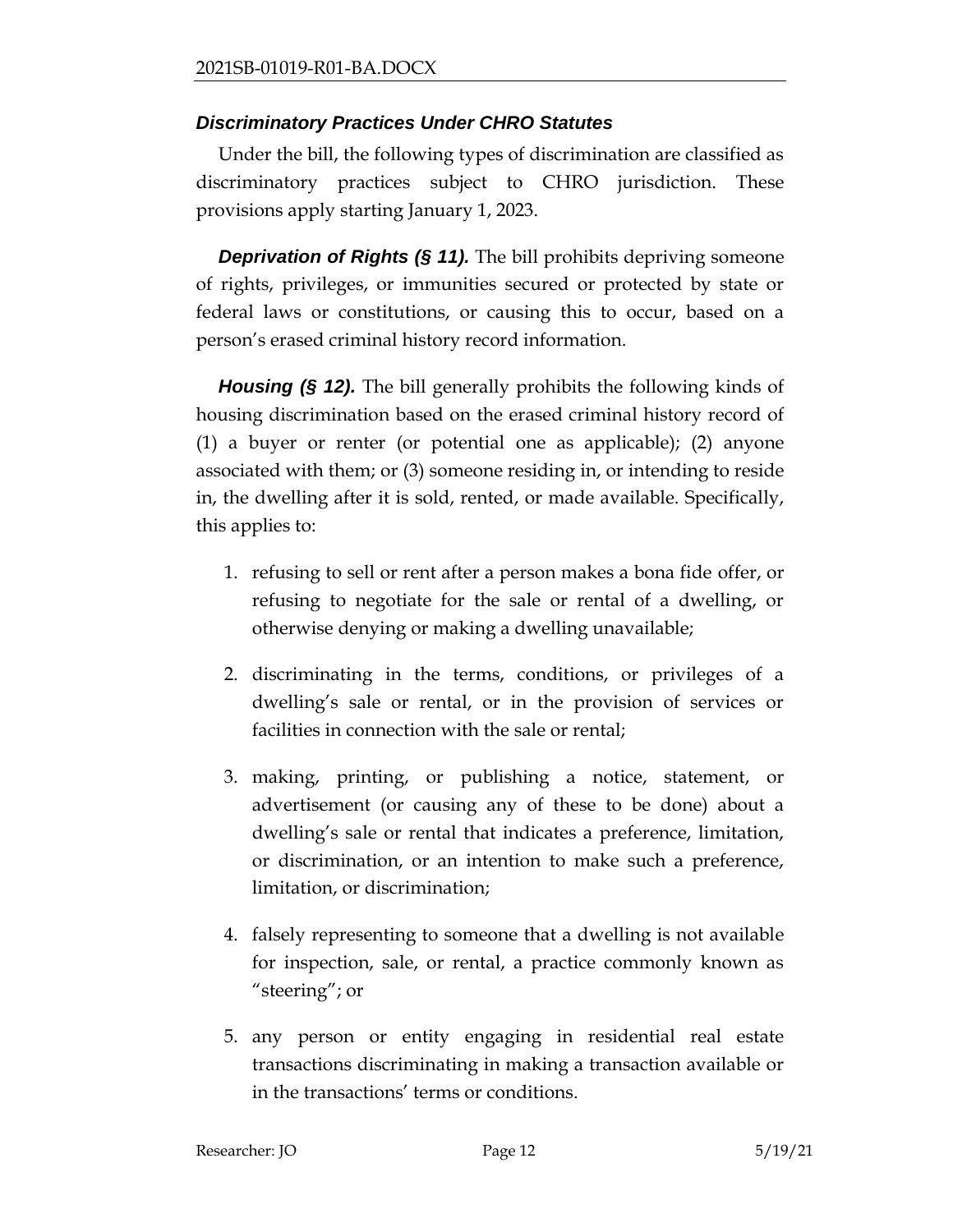Additionally, the bill generally prohibits the following kinds of housing discrimination based on a person's erased criminal history record information:

- 1. inducing or attempting to induce someone, for profit, to sell or rent a dwelling by representing that people with erased criminal history record information are moving, or may move, into the neighborhood;
- 2. denying someone access to, or membership or participation in, a multiple-listing service, real estate brokers' organization, or other service, organization, or facility related to the business of selling or renting dwellings, or discriminating in the terms or conditions of this access, membership, or participation; or
- 3. coercing, intimidating, threatening, or interfering with someone's exercise or enjoyment of these rights, or taking these actions on account of the person having exercised, enjoyed, or aided or encouraged someone else in the exercise or enjoyment of these rights.

These prohibitions do not apply to (1) renting a room or rooms in a single-family home in which the owner lives or (2) a unit in a home containing up to four units if the owner lives in one.

The bill specifies that these provisions do not (1) limit any reasonable state law or municipal ordinance restricting maximum occupancy in a dwelling or (2) prohibit a property appraiser from considering factors other than someone's erased criminal history record.

*Employer Actions Already Prohibited by Law (§ 15). Existing law* bars employers from taking various actions in relation to job applicants' or employees' criminal history or erased criminal records.

Under current law, an applicant or employee allegedly aggrieved by a violation of these laws may file a complaint with the labor commissioner. The bill instead deems some violations to be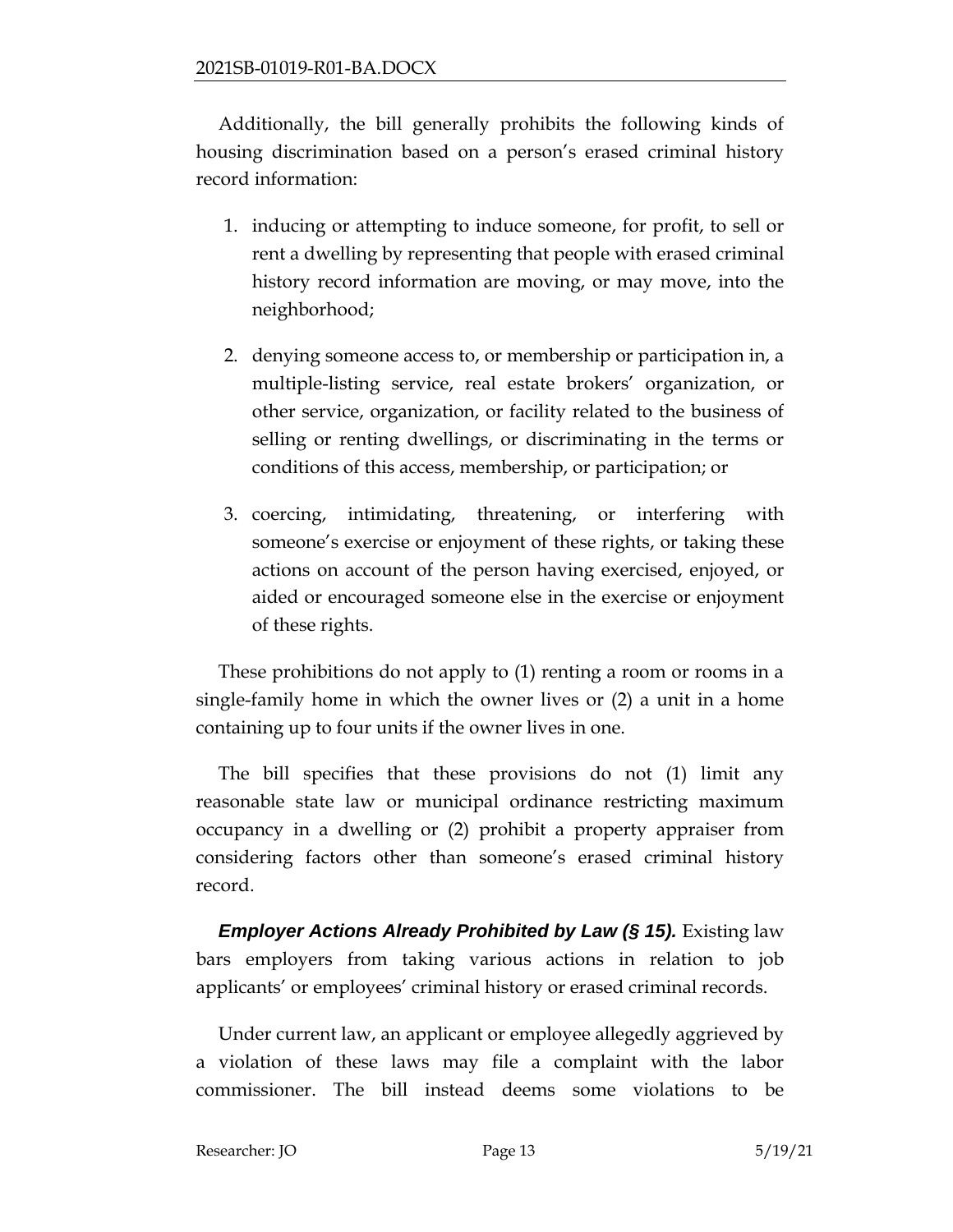discriminatory employment practices under CHRO's jurisdiction. It allows allegedly aggrieved individuals to file a (1) CHRO complaint or (2) lawsuit for declaratory or injunctive relief, damages, or any other remedy allowed by law. The bill specifies that it is the individual's choice whether to file a CHRO complaint or lawsuit.

This applies to the following:

- 1. employers asking prospective employees about their prior arrests, criminal charges, or convictions on an initial employment application, unless the (a) employer must do so under a state or federal law or (b) prospective employee is applying for a position that requires a security or fidelity bond or an equivalent bond;
- 2. if an employment application includes questions on criminal history, the failure to contain certain disclosures in clear and conspicuous language, such as that the applicant is not required to disclose erased records and an explanation of what those records are; and
- 3. employers (or their agents or designees) denying employment to someone, or discharging or discriminating against an employee, based solely on erased criminal records or a prior conviction for which the person (before employment) received a provisional pardon or certificate of rehabilitation.

The bill makes related minor and technical changes to these provisions.

**Other Employment Provisions (§ 16).** The bill prohibits employers or their agents, representatives, or designees from discriminating against someone in pay or employment terms, conditions, or privileges based on the person's erased criminal history record information. This applies to any employer with at least one employee, including the state or municipal employers.

The bill also prohibits the following kinds of employment-related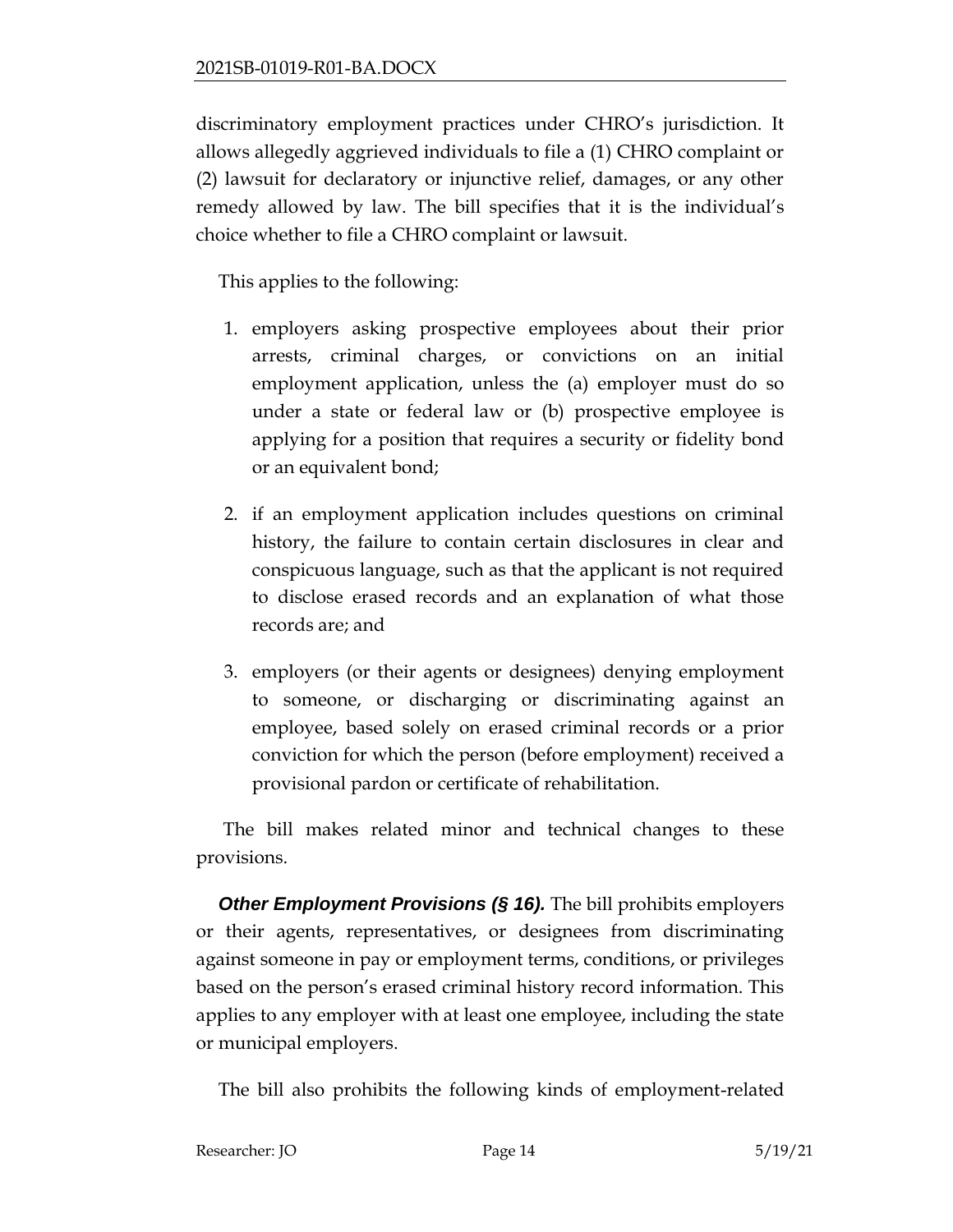discrimination based on a person's erased criminal history record information:

- 1. employment agencies failing or refusing to properly classify or refer the person for employment or otherwise discriminating against the person;
- 2. labor organizations excluding the person from full membership rights, expelling the person, or discriminating in any way against a member, employer, or employee; or
- 3. employers, employment agencies, labor organizations, or anyone else advertising employment opportunities in a way that restricts employment and thus discriminates.

*Associations of Licensed People (§ 17).* The bill prohibits professional or trade associations, boards, or other organizations whose profession, trade, or occupation requires a state license, from refusing to accept someone as a member because of his or her erased criminal history record information. Violators are subject to a \$100 to \$500 fine.

*Public Accommodations (§ 23).* The bill prohibits anyone from denying someone, based on erased criminal record information, full and equal accommodations in any place of public accommodation, resort, or amusement (i.e., one that caters to or offers its services, facilities, or goods to the general public), subject to lawful conditions and limitations that apply alike to everyone. It further prohibits discriminating, segregating, or separating people on this basis.

*State Higher Education System (§§ 24 & 25).* The bill prohibits the state higher education system from denying someone an educational opportunity based on erased criminal history record information.

Additionally, it requires the state higher education system's policies to have the goal of ensuring that no qualified person is denied the opportunity for higher education due to erased criminal history record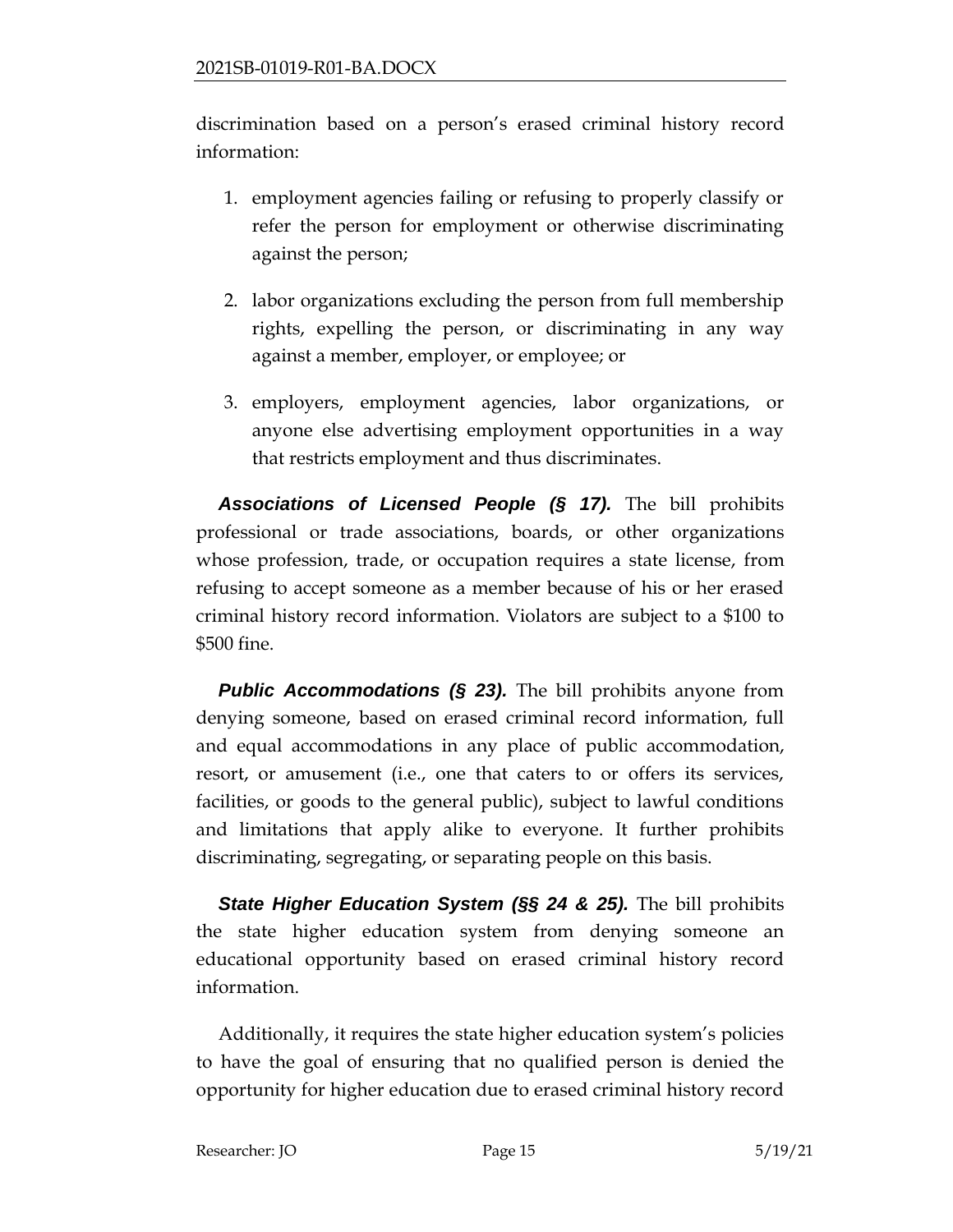information. (The bill does not make a violation of this latter provision a discriminatory practice under the CHRO laws.)

*Credit (§ 26).* The bill prohibits a creditor from discriminating against an adult in a credit transaction based on his or her erased criminal record history information.

# *Other Forms of Discrimination*

The bill also addresses discrimination in the following areas that are not discriminatory practices under CHRO jurisdiction.

*Connecticut Housing Finance Authority (§ 13)*. Under the bill, the Connecticut Housing Finance Authority must require that the occupancy of all housing it finances or otherwise assists be open to all people regardless of their erased criminal history record information. It also requires the contractors and subcontractors who build or rehabilitate this housing to take affirmative action to provide equal employment opportunity without discriminating as to erased criminal history record information.

*Municipal Housing Finance Assistance (§ 14).* The bill requires municipalities to take all necessary steps to ensure that the occupancy of all housing financed or assisted under the Municipal Housing Finance Assistance Act is open to all people, regardless of their erased criminal history record information.

**State Agencies (§§ 18-22 & 29).** Starting January 1, 2023, the bill prohibits several types of discrimination by state agencies regarding erased criminal history record information. More specifically, it:

- 1. requires state officials and supervisory personnel to recruit, appoint, assign, train, evaluate, and promote state personnel based on merit and qualifications, without regard to their erased criminal history record information (§ 18);
- 2. prohibits state departments, boards, or agencies from granting, denying, or revoking a person's license or charter on the grounds of his or her erased criminal history record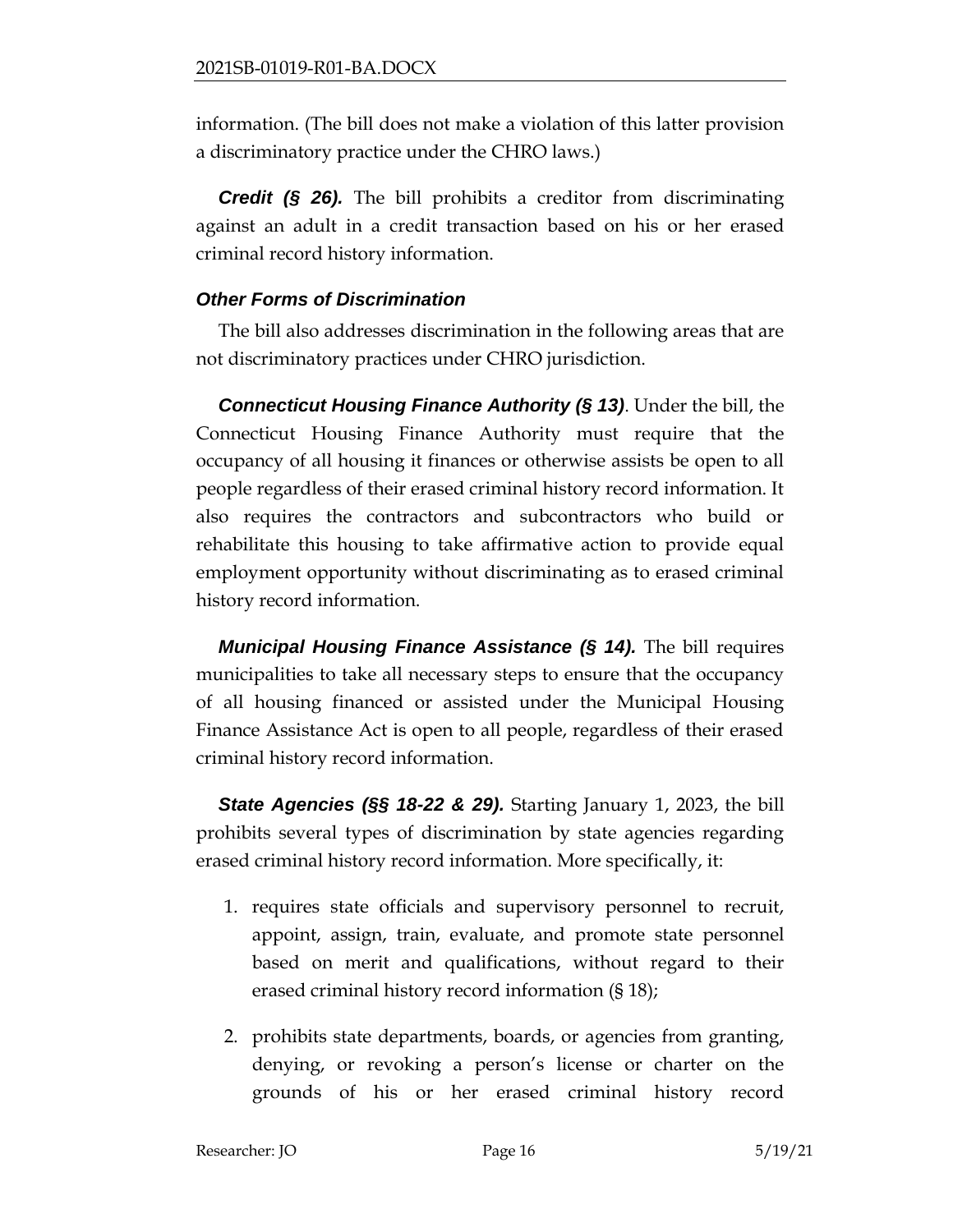information, except DMV may consider this information to the extent required by federal regulations on commercial driver's licenses (49 § C.F.R. 384) (§ 19);

- 3. requires all educational, counseling, and vocational guidance programs and all apprenticeship and on-the-job training programs of state agencies, or in which they participate, to be open to all qualified people, without regard to their erased criminal history record information (§ 20);
- 4. prohibits someone's erased criminal history record information from being considered as a limiting factor in state-administered programs involving the distribution of funds to qualify applicants for benefits authorized by law (§ 21); and
- 5. requires state agency services to be performed without discrimination based on erased criminal history record information (§ 22).

Additionally, the bill specifically prohibits state departments, boards, or agencies from allowing any newly prohibited types of discrimination described above that the bill classifies as discriminatory practices under the CHRO laws (e.g., housing discrimination based on erased criminal records).

*Auto Insurance (§ 27).* The bill prohibits auto insurance companies from declining, canceling, or refusing to renew auto insurance policies solely based on erased criminal history record information, unless the company is part of an insurer group and another member of the group would not decline a similar application on this basis.

**Life Insurance (§ 28).** The bill prohibits life insurers from making any distinction or discrimination against a person in premiums, rates, or the amount payable on a policy because of the person's erased criminal history record information.

# *Licensure or Employment Denial Based on Criminal History (§§ 30-32)*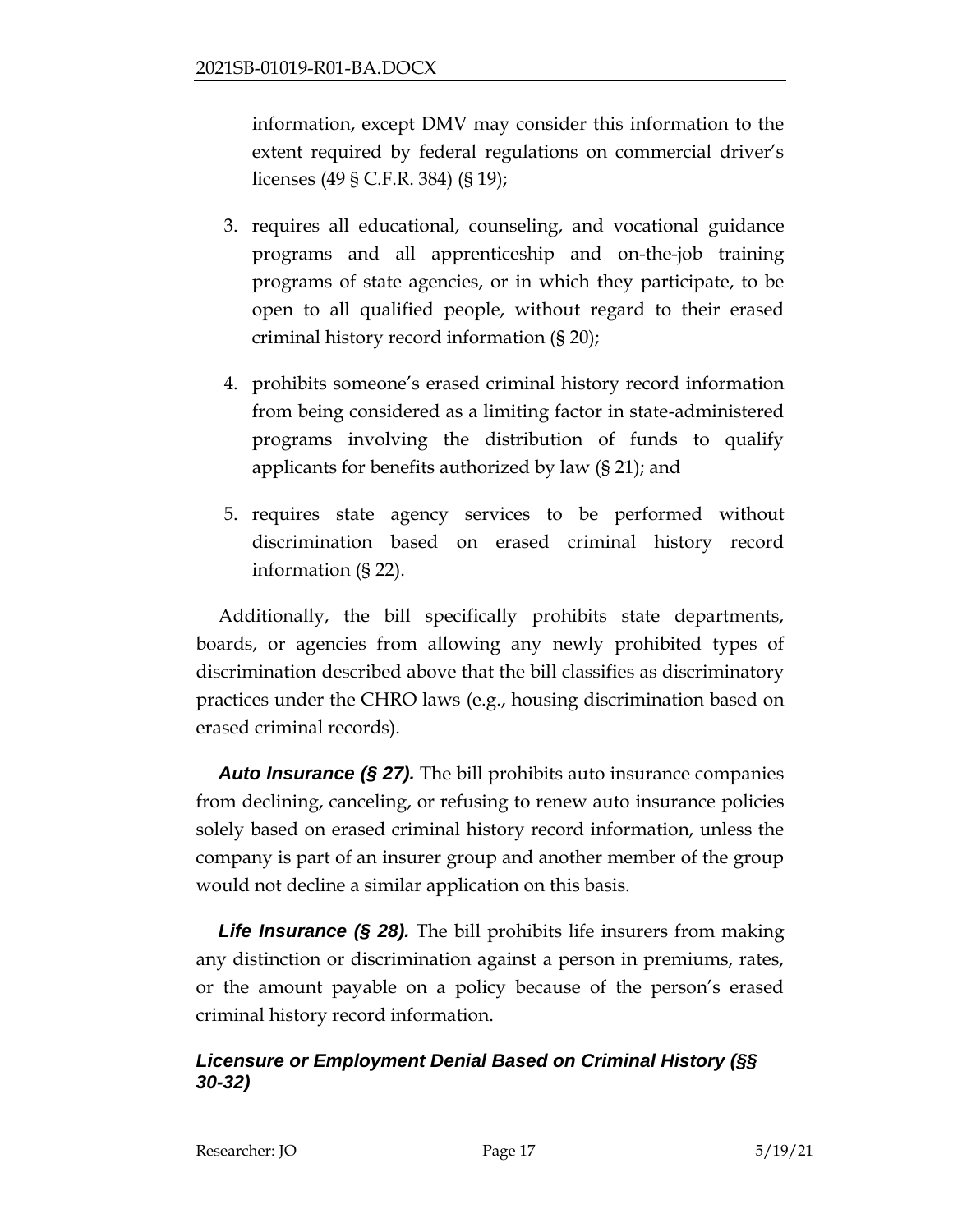Current law declares that it is the state's policy to encourage employers to give favorable consideration to hiring people with criminal convictions. The bill specifies that this policy must not be construed to allow employers to  $(1)$  refuse to hire,  $(2)$  fire, or  $(3)$ discriminate against someone in pay or employment terms, based on that person's erased criminal history record information.

Generally, existing law (1) allows state agencies to deny employment or a credential to a person with a prior felony conviction if he or she is found unsuitable after considering certain factors; (2) bars employers from inquiring about prospective employees' criminal history unless the law specifically disqualifies applicants with certain criminal histories; and (3) bars the state from distributing erased criminal records, or records of arrests not leading to convictions, in connection with employment applications or credentialing.

The bill specifies that these provisions do not allow employers to discriminate based on erased criminal history information, as set forth above. The bill also updates terminology in these statutes and makes minor and technical changes.

# <span id="page-17-0"></span>**§ 33 — CRIMINAL JUSTICE AGENCIES**

<span id="page-17-1"></span>*Adds DESPP and the Division of Criminal Justice to the list of "criminal justice agencies" for the purpose of determining access to criminal records*

The bill specifically lists DESPP and the Division of Criminal Justice as "criminal justice agencies" for the purpose of determining access to criminal records. Under existing law, the State Police and state's attorneys, assistant state's attorneys and deputy assistant state's attorneys, and various other agencies are already classified as criminal justice agencies for this purpose.

By law, criminal justice agencies have access to criminal history record information. The law establishes various duties for criminal justice agencies regarding this information. For example, if they collect, store, or disseminate criminal history record information they must institute a process to minimize the possibility of recording and storing inaccurate information, and upon discovering any inaccuracy, notify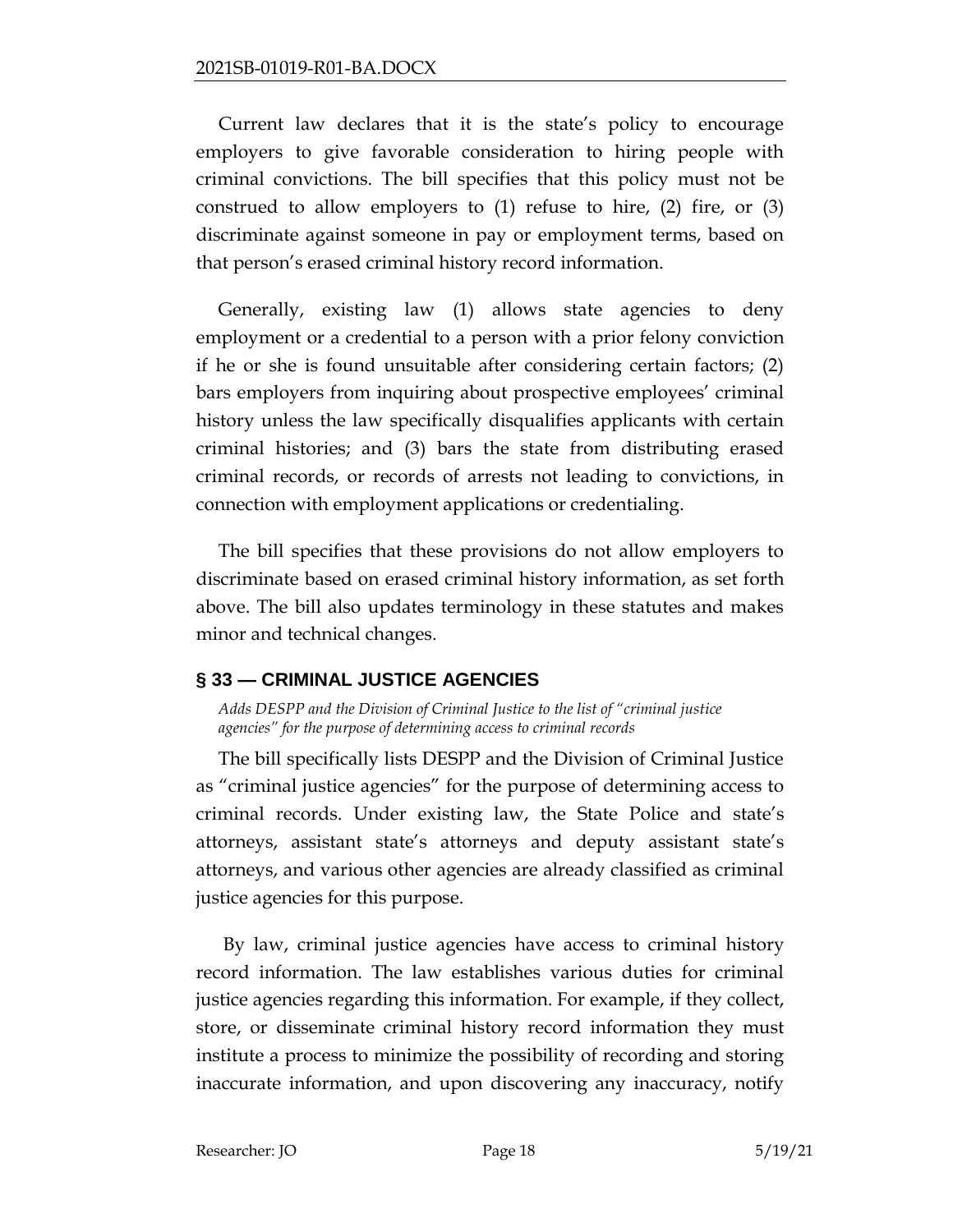all other agencies known to have received it (CGS § 54-142h(a)).

Among other things, existing law authorizes these agencies to reject for employment, for good cause, applicants for positions that would be authorized to directly access criminal history record information (CGS § 54-142i).

EFFECTIVE DATE: January 1, 2023

#### <span id="page-18-0"></span>**§ 35 — MISDEMEANOR SENTENCES**

<span id="page-18-1"></span>*Reduces the maximum sentence for misdemeanors by one day, from one year to 364 days, and makes related changes*

The bill reduces the maximum sentence for misdemeanors by one day, from one year to 364 days. Currently, the maximum sentence for a class A misdemeanor, and certain unclassified misdemeanors, is one year (see BACKGROUND, *Federal Immigration Law*).

The bill provides that if someone was sentenced to a one-year prison term for a misdemeanor, the conviction must still be deemed a misdemeanor after the maximum term is reduced to 364 days as provided above.

It (1) allows anyone previously sentenced to a one-year prison term for a misdemeanor to apply to court to modify the sentence to 364 days and (2) requires the court to issue the modification unless the sentencing records have been destroyed. The person must apply to the court that entered the judgment of conviction, and may apply at any time (thus, even after completing the sentence).

The bill applies regardless of when the person was sentenced.

EFFECTIVE DATE: October 1, 2021

#### <span id="page-18-2"></span>**BACKGROUND**

#### *Criminal Conviction Erasure*

Under existing law, a person convicted of a crime who seeks to have the conviction and associated records erased must apply to the Board of Pardons and Paroles for an absolute pardon. Generally, the board cannot accept an application for a pardon until five years after a felony

Researcher: JO Page 19 5/19/21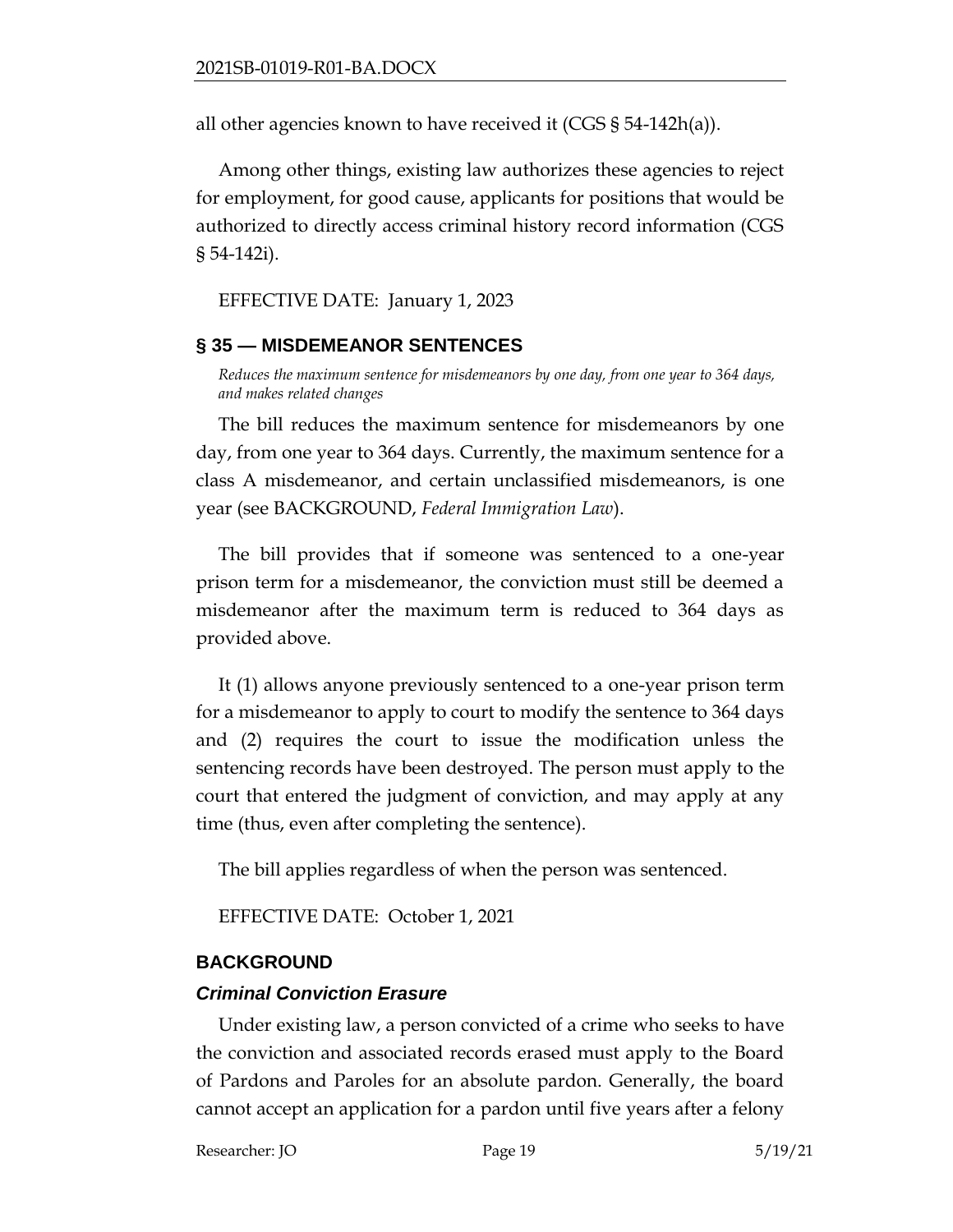conviction and three years after a misdemeanor conviction. The board takes certain factors into consideration in determining whether to grant pardons. Generally, the board must hold hearings before granting a pardon; some non-violent convictions are eligible for an expedited process that does not involve a hearing (CGS § 54-130a et seq.).

A convicted offender who is not incarcerated may also apply for a certificate of employability to relieve him or her from certain barriers or forfeitures related to employment or licensure. This certificate does not affect the individual's criminal record (CGS §§ 54-108f and -130e).

### *Family Violence Crimes*

By law, a "family violence crime" is a crime, other than a delinquent act, that involves an act of family violence to a family or household member. It does not include acts by parents or guardians disciplining minor children unless these acts constitute abuse.

Generally, "family violence" is physical harm or the threat of violence between family or household members, including stalking or a pattern of threatening, but excluding verbal abuse or arguments unless there is present danger and likelihood of physical violence (CGS § 46b-38a).

# *Nonviolent Sexual Offenses and Sexually Violent Offenses*

Under Connecticut law, certain criminal convictions require sex offender registration. These include, among others, "nonviolent sexual offenses" and "sexually violent offenses."

Nonviolent sexual offenses include 4th degree sexual assault and certain cases of voyeurism. Sexually violent offenses include several crimes, such as  $(1)$  1<sup>st</sup> degree aggravated sexual assault;  $(2)$  3<sup>rd</sup> degree sexual assault with a firearm; and (3) certain cases of 1<sup>st</sup>, 2<sup>nd</sup>, and 3<sup>rd</sup> degree sexual assault (CGS § 54-250).

# *Federal Immigration Law*

Federal law lists certain categories of crimes that render a noncitizen removable from the United States or otherwise affect

Researcher: JO Bage 20 5/19/21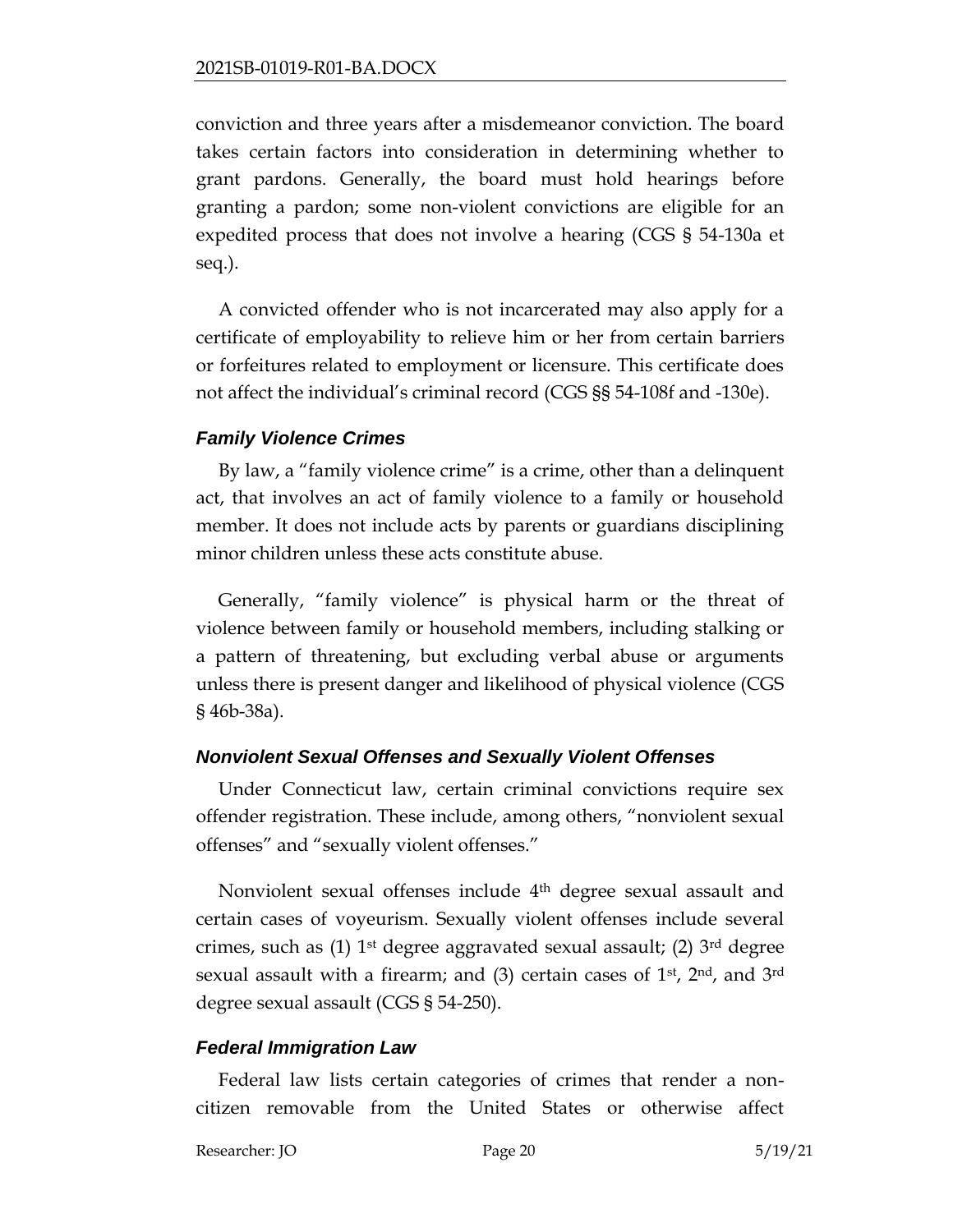immigration status. In some situations, immigration consequences are triggered based on whether the crime was punishable by at least one year in prison.

For example, a non-citizen may be removed following conviction for (1) a "crime involving moral turpitude" committed within five years after admission (or 10 years in some cases) if the maximum sentence for the crime is at least one year, or (2) an "aggravated felony" committed at any time after admission (8 U.S.C. § 1227(a)(2)). Aggravated felonies include, among others, certain offenses with a sentence of at least one year, regardless of the offense's classification under state law (8 U.S.C. § 1101(a)(43)).

### *Related Bills*

sSB 888 (File 569, §§ 8-10), reported favorably by the Judiciary Committee, (1) provides for the erasure of certain cannabis-related convictions and certain other convictions for possessing non-narcotic drugs and (2) includes provisions similar to ones in this bill regarding purchasers of public criminal records.

sHB 6377 (File 462, §§ 33 & 34), reported favorably by the Labor and Public Employees Committee, provides for the erasure of certain convictions for possessing cannabis or other non-narcotic drugs.

sHB 6474 (File 386), reported favorably by the Labor and Public Employees Committee, generally makes it a discriminatory practice for employers with at least three employees to deny employment to someone solely because of their "criminal history record information" (regardless of whether the records have been erased), and similarly makes it a discriminatory practice for state licensing agencies to deny an occupational license, permit, certificate, or registration to someone solely because of their criminal records.

### **COMMITTEE ACTION**

Judiciary Committee

Joint Favorable Substitute Yea 23 Nay 14 (04/05/2021)

Researcher: JO Page 21 5/19/21